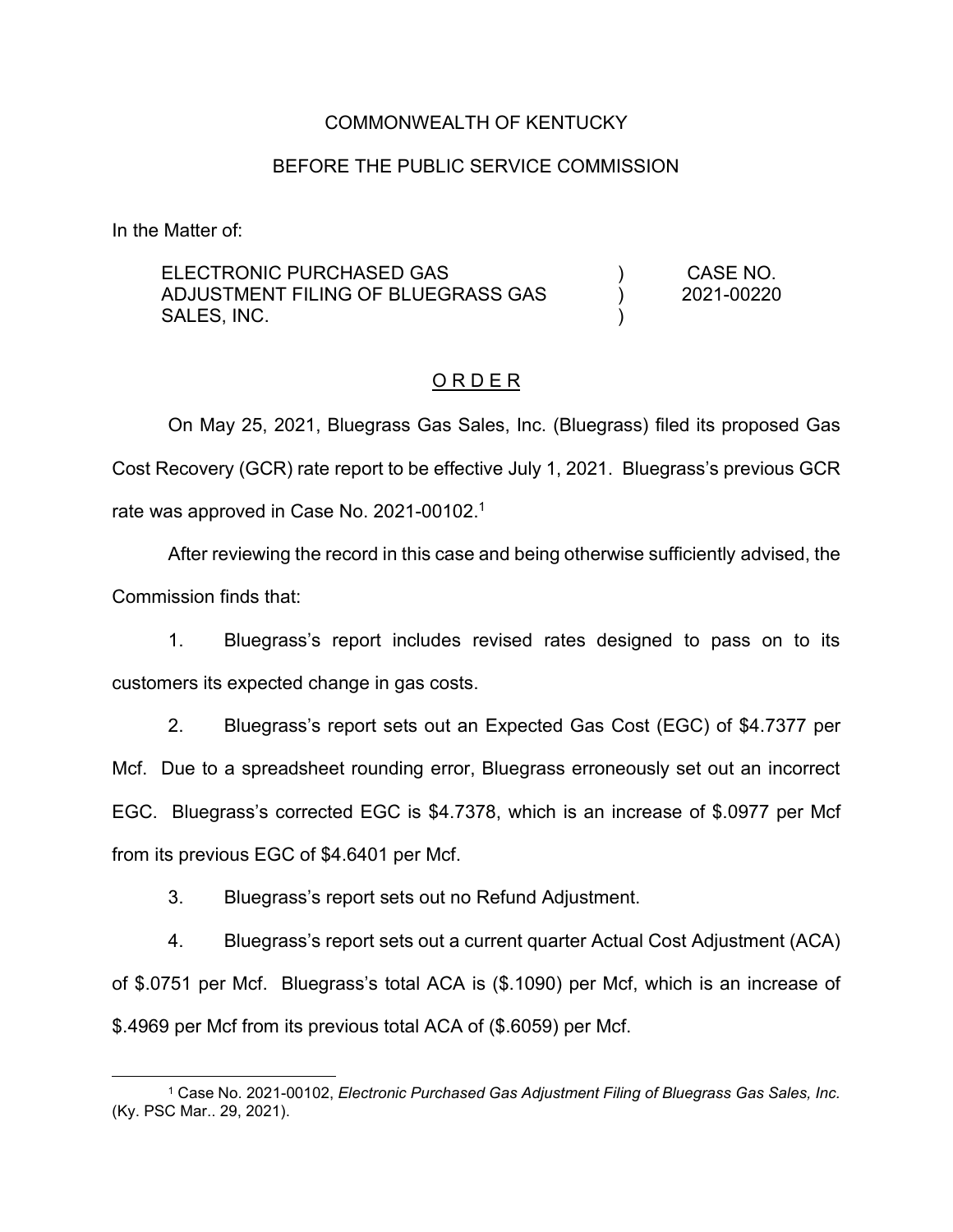5. Bluegrass's report sets out a current quarter Balance Adjustment (BA) of \$.0012 per Mcf. Bluegrass's total BA is \$.0003 per Mcf, which is a decrease of \$.0188 per Mcf from its previous total BA of \$.0191 per Mcf.

6. Bluegrass's corrected GCR rate is \$4.6291 per Mcf, which is an increase of \$.5758 per Mcf from its previous GCR rate \$4.0533 per Mcf.

7. The rates set forth in the Appendix to this Order are fair, just and reasonable and should be approved for service rendered by Bluegrass on and after July 1, 2021.

8. Should Bluegrass purchase sustainable natural gas from a renewable source during the reporting period of any future GCR reports then the supplier, cost, and amount must be documented in its cover letter to the Commission.

IT IS THEREFORE ORDERED that:

1. The rates proposed by Bluegrass are denied.

2. The rates set forth in the Appendix to this Order are approved for service rendered on and after July 1, 2021.

3. Within 20 days of the date of entry of this Order, Bluegrass shall file with this Commission, using the Commission's electronic Tariff Filing System, revised tariff sheets setting out the rate approved herein and reflecting that it was approved pursuant to this Order.

4. This case is closed and removed from the Commission's docket.

-2- Case No. 2021-00220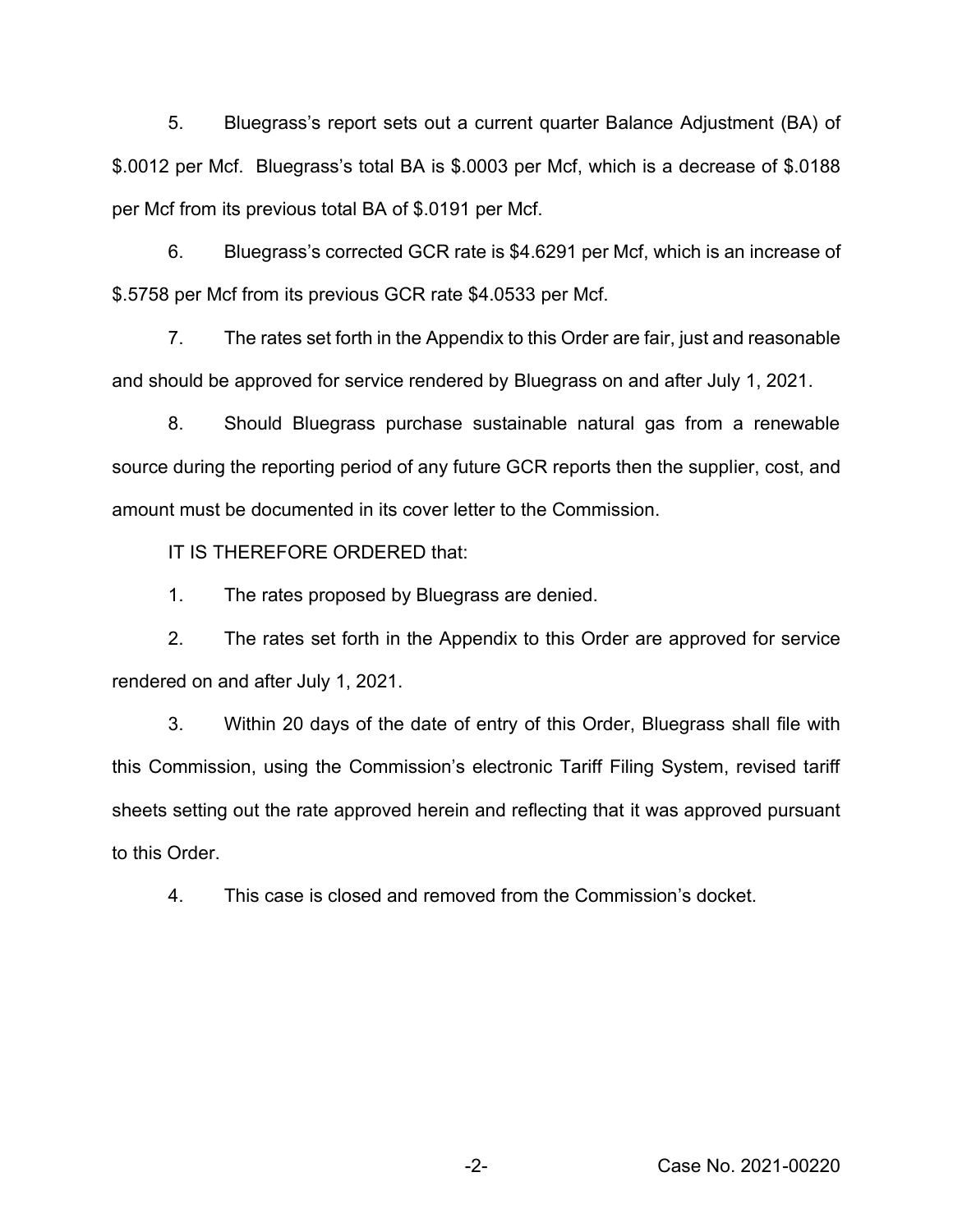By the Commission



ATTEST:

Indwell

Executive Director

Case No. 2021-00220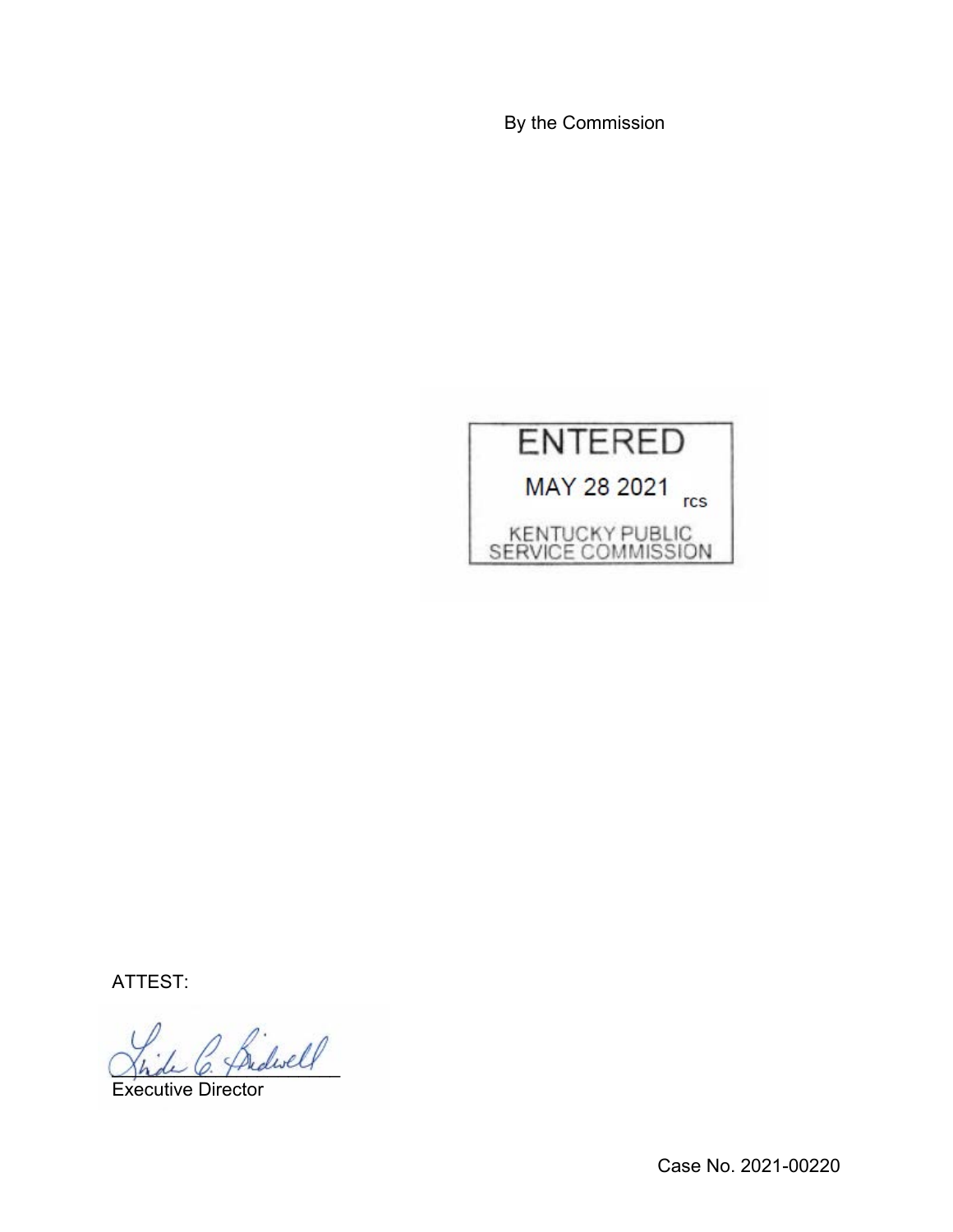## APPENDIX

# APPENDIX TO AN ORDER OF THE KENTUCKY PUBLIC SERVICE COMMISSION IN CASE NO. 2021-00220 DATED MAY 28 2021

The following rates and charges are prescribed for the customers in the area served by Bluegrass Gas Sales, Inc. All other rates and charges not specifically mentioned herein shall remain the same as those in effect under the authority of the Commission prior to the effective date of this Order.

|         | <b>Base Rate</b> | <b>Gas Cost</b><br>Recovery<br>Rate | Total    |
|---------|------------------|-------------------------------------|----------|
| All Mcf | \$5.1416         | \$4.6291                            | \$9.7707 |